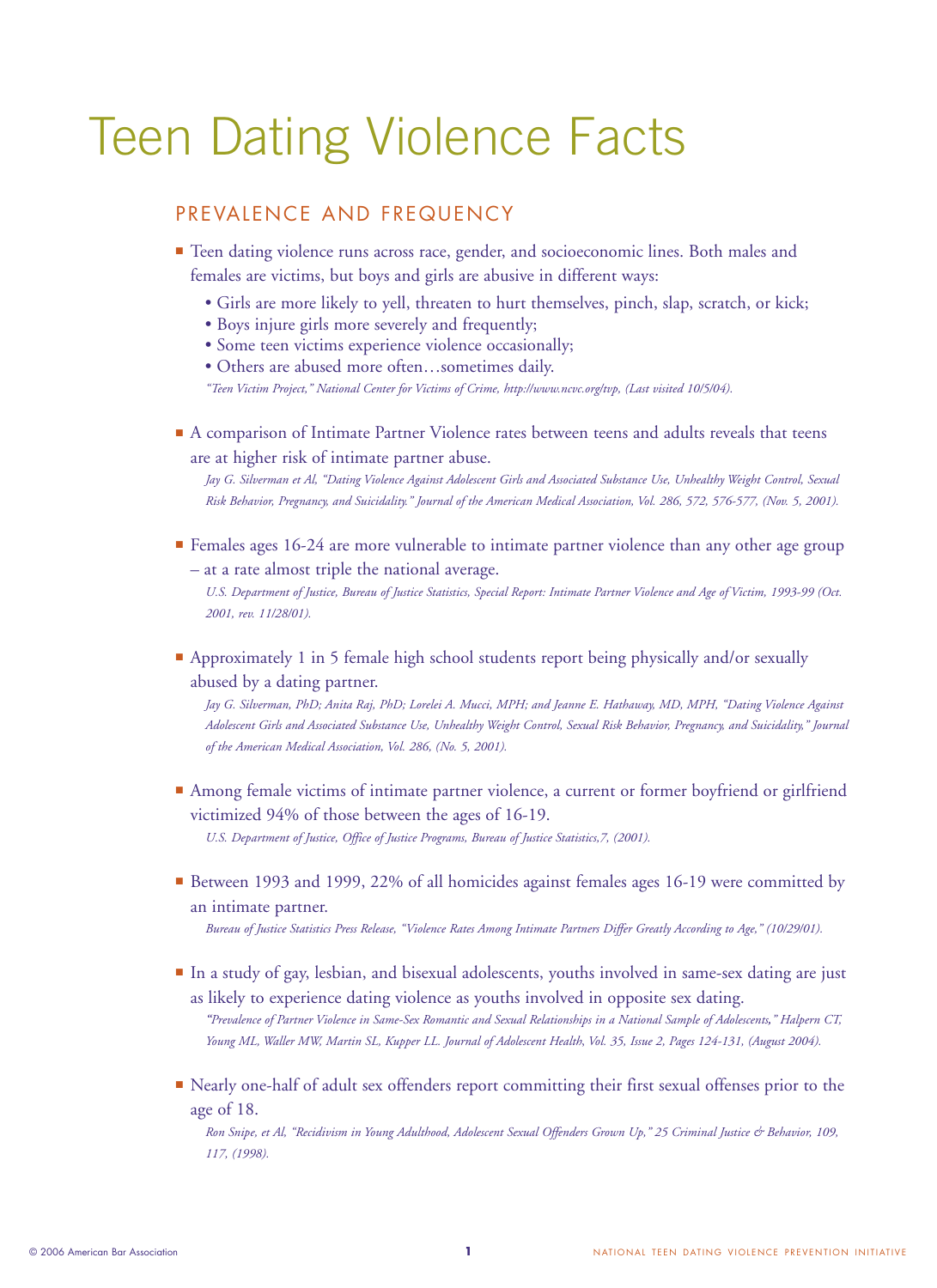- 58% of rape victims report being raped between the ages of 12-24. *Health Resources and Services Administration (HRSA), Maternal and Child Health Bureau, U.S. Department of Health and Human Services (HHS), (2002).*
- Half of the reported date rapes occur among teenagers. *California Coalition Against Sexual Assault (CALCASA) 2002 Report: Research on Rape and Violence, http://www.uasasonoma.org/teensite/statistics.htm#Child/Teen%20Vicitmization, (Last Visited 10/1/04).*
- Intimate partner violence among adolescents is associated with increased risk of substance use, unhealthy weight control behaviors, sexual risk behaviors, pregnancy, and suicide. *Molidor, Tolman, & Kober, (2000); National Center for Injury Prevention and Control, (2001).*

#### PARENTAL AWARENESS

■ 81% of parents surveyed either believe teen dating violence is not an issue or admit they don't know if it's an issue.

*"Women's Health," June/July 2004, Family Violence Prevention Fund and Advocates for Youth, http://www.med.umich.edu/whp/newsletters/summer04/p03-dating.html, (Last visited 9/23/04).*

■ A majority of parents (54%) admit they've not spoken to their child about dating violence. *Empower Program, sponsored by Liz Claiborne Inc. and conducted by Knowledge Networks, Social Control, Verbal Abuse, and Violence Among Teenagers, (2000).*

## TEEN AWARENESS

■ Nearly 25% of 14-17 year-olds surveyed know at least one student who was a victim of dating violence, while 11% know multiple victims of dating violence. 33% of teens have actually witnessed such an event.

*Empower Program, sponsored by Liz Claiborne Inc. and conducted by Knowledge Networks, Social Control, Verbal Abuse, and Violence Among Teenagers, (2000).* 

■ 20% of surveyed male students report witnessing someone they go to high school with physically hit a person they were dating.

*Tiffany J. Zwicker, Education Policy Brief, "The Imperative of Developing Teen Dating Violence Prevention and Intervention Programs in Secondary Schools." 12 Southern California Review of Law and Women's Studies, 131*, *(2002).*

■ 39% of female high school students report that students talk in school about whether someone is attempting to control the person they are dating.

*Tiffany J. Zwicker, Education Policy Brief, "The Imperative of Developing Teen Dating Violence Prevention and Intervention Programs in Secondary Schools." 12 Southern California Review of Law and Women's Studies, 131*, *(2002).*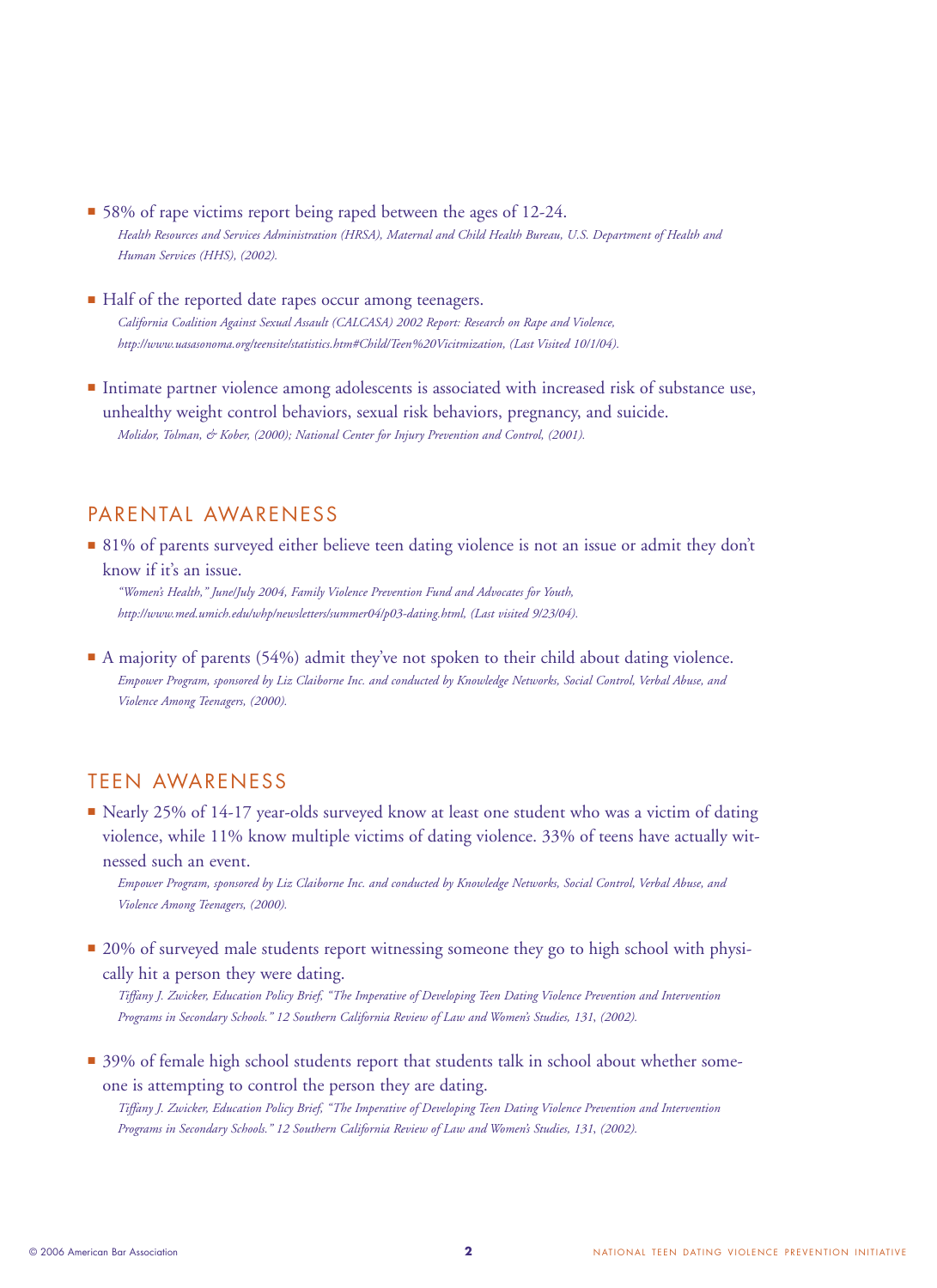■ 57% of teens know someone who has been physically, sexually, or verbally abusive in a dating relationship.

*Liz Claiborne Inc., Conducted by Teenage Research Unlimited, (February 2005).*

- 45% of girls know a friend or peer who has been pressured into either intercourse or oral sex. *Liz Claiborne Inc., Conducted by Teenage Research Unlimited, (February 2005).*
- **■** One in three teens reports knowing a friend or peer who has been hit, punched, kicked, slapped or physically hurt by their dating partner. *Liz Claiborne Inc., Conducted by Teenage Research Unlimited, (February 2005).*
- In 9 out of 10 rapes in which the offender is under 18, so is the victim. *Health Resources and Services Administration (HRSA), Maternal and Child Health Bureau, U.S. Department of Health and Human Services (HHS), Fact Sheet on Violence: Adolescents & Young Adults, 5, (2002).*

#### INCIDENT REPORTING

**■** When female high school students were asked whom they would talk to if someone they date is attempting to control them, insults them, or physically harms them, 86% percent said they would confide in a friend, while only 7% said they would talk to police.

*Tiffany J. Zwicker, Education Policy Brief, "The Imperative of Developing Teen Dating Violence Prevention and Intervention Programs in Secondary Schools." 12 Southern California Review of Law and Women's Studies, 131, (2002).*

■ 83% of 10th graders surveyed at the 4th Annual Teen Dating Abuse Summit reported that they would sooner turn to a friend for help with dating abuse than to a teacher, counselor, parent or other caring adult.

*The Northern Westchester Shelter, with Pace Women's Justice Center, (April 2003).*

■ Only 33% of teens who were in an abusive relationship ever told anyone about the abuse *Liz Claiborne Inc., Conducted by Teenage Research Unlimited, (February 2005).*

## CONTRIBUTING FACTORS

■ A study of 1,600 juvenile sexual assault offenders nationwide indicated that only around 33% of the juveniles perceived sex as a way to demonstrate love or caring for another person; 23.5% percent perceived sex as a way to feel power and control; 9.4% as a way to dissipate anger; 8.4% percent as a way to punish.

*California Coalition Against Sexual Assault (CALCASA) 2002 Report: Research on Rape and Violence, http://www.uasasonoma.org/teensite/statistics.htm#Child/Teen%20Vicitmization, (Last visited 10/1/04).*